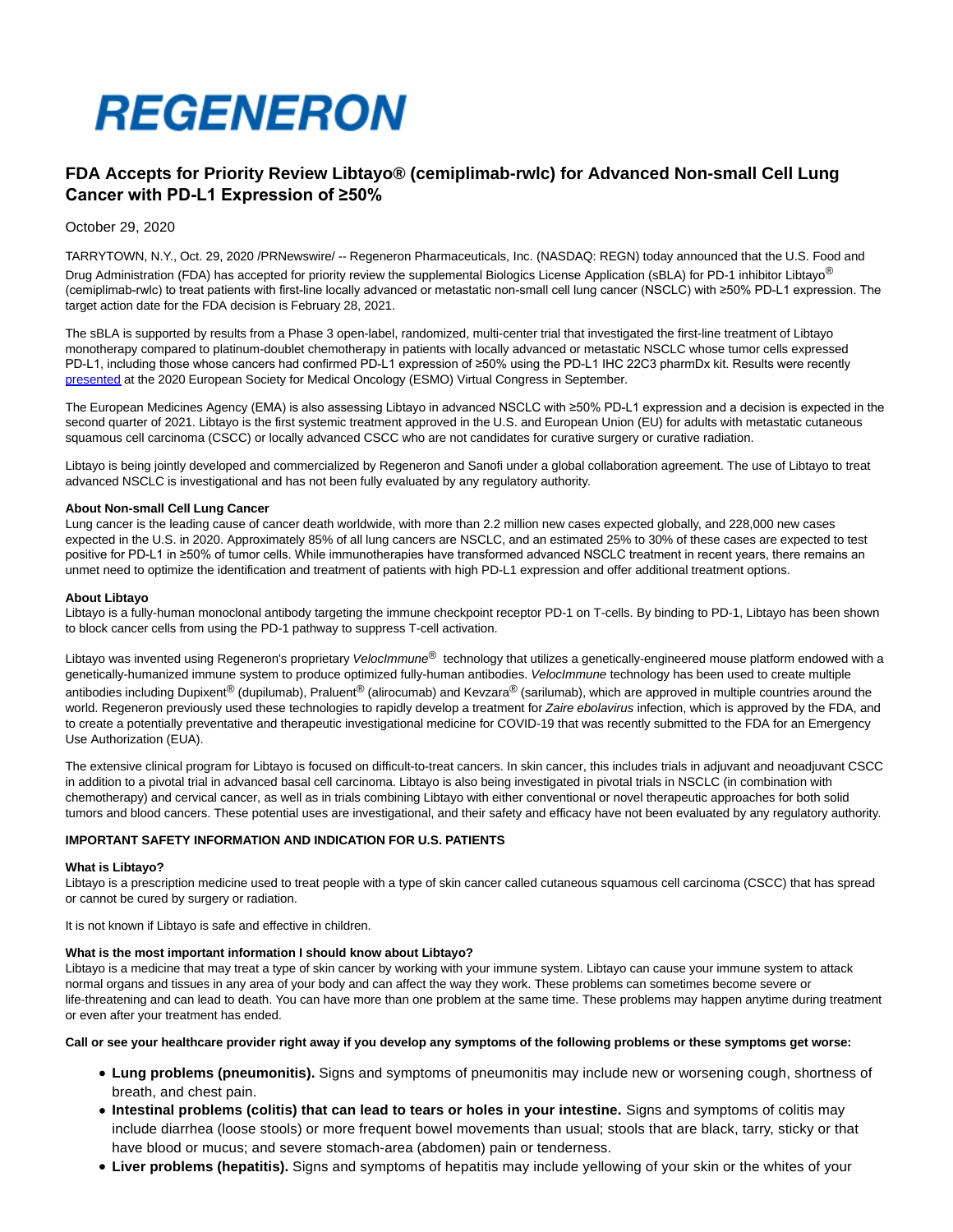eyes, severe nausea or vomiting, pain on the right side of your stomach area (abdomen), drowsiness, dark urine (tea colored), bleeding or bruising more easily than normal, and feeling less hungry than usual.

- **Hormone gland problems** (especially the adrenal glands, pituitary, thyroid and pancreas). Signs and symptoms that your hormone glands are not working properly may include headaches that will not go away or unusual headaches, rapid heartbeat, increased sweating, extreme tiredness, weight gain or weight loss, dizziness or fainting, feeling more hungry or thirsty than usual, hair loss, feeling cold, constipation, deeper voice, very low blood pressure, urinating more often than usual, nausea or vomiting, stomach-area (abdomen) pain, and changes in mood or behavior, such as decreased sex drive, irritability, or forgetfulness.
- **Kidney problems**, including nephritis and kidney failure. Signs of these problems may include decrease in your amount of urine, blood in your urine, swelling in your ankles, and loss of appetite.
- **Skin problems.** Signs of these problems may include rash, itching, skin blistering, and painful sores or ulcers in the mouth, nose, throat, or genital area.
- **Problems in other organs.** Signs of these problems may include headache, tiredness or weakness, sleepiness, changes in heartbeat (such as beating fast, seeming to skip a beat, or a pounding sensation), confusion, fever, muscle weakness, balance problems, nausea, vomiting, stiff neck, memory problems, seizures (encephalitis), swollen lymph nodes, rash or tender lumps on skin, cough, shortness of breath, vision changes, or eye pain (sarcoidosis), seeing or hearing things that are not there (hallucinations), severe or persistent muscle pain, severe muscle weakness, low red blood cells (anemia), bruises on the skin or bleeding, and changes in eyesight.
- **Rejection of a transplanted organ.** Your doctor should tell you what signs and symptoms you should report and monitor you, depending on the type of organ transplant that you have had.
- **Infusion (IV) reactions that can sometimes be severe and life-threatening.** Signs of these problems may include chills or shaking, itching or rash, flushing, shortness of breath or wheezing, dizziness, fever, feeling of passing out, back or neck pain, and facial swelling.

# **Getting medical treatment right away may help keep these problems from becoming more serious.**

Your healthcare provider will check you for these problems during your treatment with Libtayo. Your healthcare provider may treat you with corticosteroid or hormone replacement medicines. Your healthcare provider may delay or completely stop treatment if you have severe side effects.

# **Before you receive Libtayo, tell your healthcare provider about all your medical conditions, including if you:**

- have immune system problems such as Crohn's disease, ulcerative colitis, or lupus;
- have had an organ transplant;
- have lung or breathing problems;
- have liver or kidney problems;
- have diabetes;
- are pregnant or plan to become pregnant; Libtayo can harm your unborn baby

# **Females who are able to become pregnant:**

- Your healthcare provider will give you a pregnancy test before you start treatment.
- You should use an effective method of birth control during your treatment and for at least 4 months after your last dose of Libtayo. Talk with your healthcare provider about birth control methods that you can use during this time.
- Tell your healthcare provider right away if you become pregnant or think you may be pregnant during treatment with Libtayo.
- are breastfeeding or plan to breastfeed. It is not known if Libtayo passes into your breast milk. Do not breastfeed during treatment and for at least 4 months after the last dose of Libtayo.

**Tell your healthcare provider about all the medicines you take**, including prescription and over- the-counter medicines, vitamins, and herbal supplements.

The most common side effects of Libtayo include tiredness, rash, diarrhea, muscle or bone pain, and nausea. These are not all the possible side effects of Libtayo. Call your doctor for medical advice about side effects. You may report side effects to FDA at 1-800-FDA-1088. You may also report side effects to Regeneron Pharmaceuticals and Sanofi at 1-877-542-8296.

# **Please see accompanying [full Prescribing Information, including Medication Guide.](https://c212.net/c/link/?t=0&l=en&o=2965347-1&h=2130544607&u=https%3A%2F%2Fwww.regeneron.com%2Fsites%2Fdefault%2Ffiles%2FLibtayo_FPI.pdf&a=full+Prescribing+Information%2C+including+Medication+Guide)**

# **About Regeneron Pharmaceuticals, Inc.**

Regeneron (NASDAQ: REGN) is a leading biotechnology company that invents life-transforming medicines for people with serious diseases. Founded and led for over 30 years by physician-scientists, our unique ability to repeatedly and consistently translate science into medicine has led to eight FDA-approved treatments and numerous product candidates in development, all of which were homegrown in our laboratories. Our medicines and pipeline are designed to help patients with eye diseases, allergic and inflammatory diseases, cancer, cardiovascular and metabolic diseases, pain, infectious diseases and rare diseases.

Regeneron is accelerating and improving the traditional drug development process through our proprietary VelociSuite® technologies, such as VelocImmune which uses unique genetically-humanized mice to produce optimized fully-human antibodies and bispecific antibodies, and through ambitious research initiatives such as the Regeneron Genetics Center, which is conducting one of the largest genetics sequencing efforts in the world.